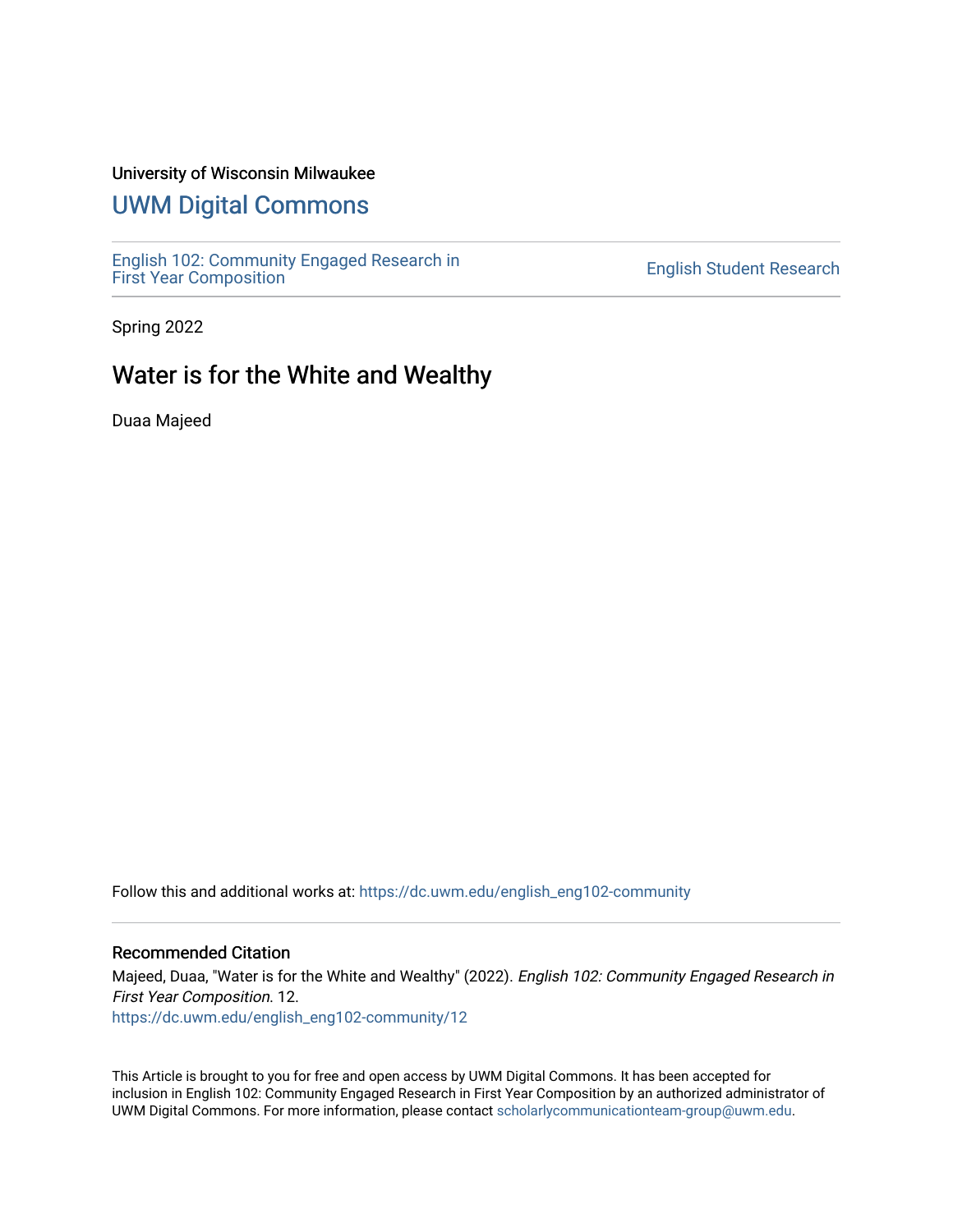Water is For the White and Wealthy (Script)

Duaa: Hello listener, welcome to today's podcast called "Water is for the white and wealthy" If you happen to be a person of color, of low income, and a woman, I advise you to stay and listen, because the truth that will unfold in the next few minutes is something you may not be aware of but truly affects you. I have a special guest with me here today, Samawia who is a dear friend and someone who can relate deeply to this topic, but heads up, you probably don't even know how much you might relate to this

Samawia: Hello to everyone listening, I'm so excited for this. I really want to know why this affects me, because to be honest, I didn't think I had to be concerned with the quality of my water.

Duaa: Well then you're definitely in for a ride, because I feel like this topic is so important to people like us mostly because we don't even know of the injustices in drinking water that we endure just because of certain factors, that are essentially out of our control.

Samawia: Oh for sure. I'm honestly mind blown that this is even a thing. There is so much that can be done and changes that can be made, but people need to be aware first. That's the most important thing.

Duaa: I definitely agree and Im sure this podcast will be the first step in recognizing that this is a major issue, enabling a move for change. So Samawia to start off, can you tell us more about your identity and in what neighborhood do you live in?

Samawia: I am Pakistani and live in a predominantly Hispanic Neighborhood in Milwaukee

Duaa: So about that, did you know the water you drink, if you do from the tap, most likely has sanitation violations and you don't even know it

Samawia: What do you mean? Is that why they say not all water tastes the same??

Duaa: I think that has to do with branded water. But national utility data shows that safe drinking water act violations are greater in low-income communities with higher Hispanic and Black populations. Other sources also show that poor communities that are predominantly Hispanic or black are likely to experience worse SDWA health compliance than similarly poor communities that are predominantly non-Hispanic and white.

Samawia: Oh wow I never knew that. What is SDWA?

Duaa: SDWA is The Safe Drinking Water Act. It is the principal federal law in the United States intended to ensure safe drinking water for the public.

Duaa: You know whets even more interesting? From 1900-1940 there was far less discrimination when it came to public water and sewers and this led to major reductions in mortality from waterborne diseases like typhoid and diarrhea

Samawia: what happened between 1900-1940 that would cause improvements, even better than today?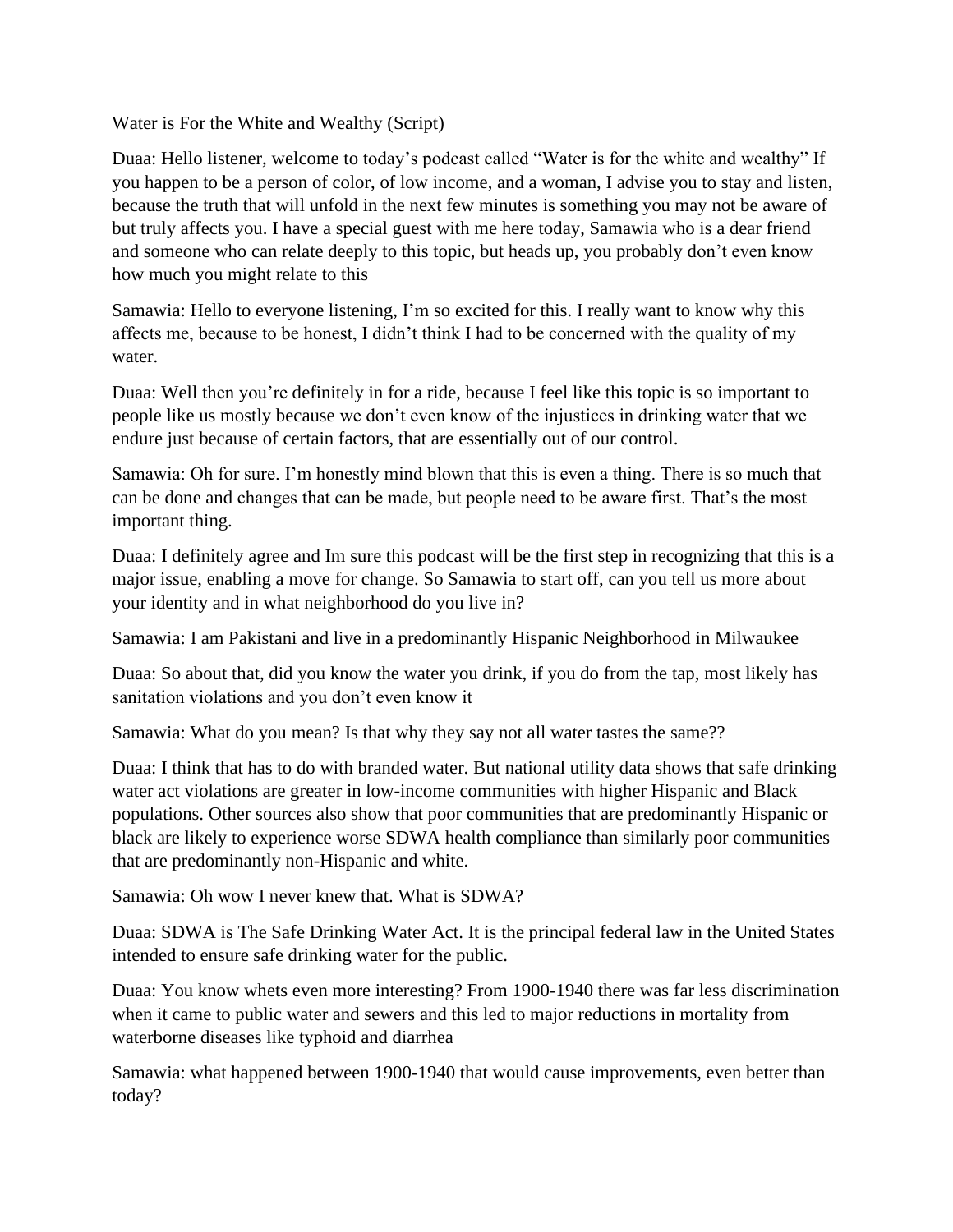Duaa: And just to bring this into perspective, data shows that as the population served by community water systems increased, the proportion of Hispanics and African Americans in a community changed to being positively associated with initial violations, and previous studies found that Community water systems that served a larger percentage of Hispanics and renters had higher nitrate levels in the drinking water and increased odds for arsenic violations

Samawia: Ok so you're stating all these facts, but what is the government doing about it? Like I'm sure it's aware of what's going on and I'm sure it's concerned for the safety of everyone right?

Duaa: Well Congress mandated that the nation's public water supply be regulated to protect public health, the public has little knowledge of how water regulation actually works which is why it's essential to create awareness among the general public, especially those who are affected on how the SDWA operates, and ways in which citizens can take civil action against any federal agency for violations, and to overall be engaged. Public health workers also need to be involved in the process to evaluate the effectiveness of a states practice of sanitation and health.

Samawia: Like doctors and nurses who actually see these things first hand and have actual test results.

Duaa: Yeah exactly, remember what happened in flint with the water and how it was tied back to racism

Samawia: I remember the crisis and the water shortage, but never heard of how it related to racism

Duaa: So since 2014, flint citizens who are mostly African American and the poorest in America complained that their tap water was foul and discolored and officials did nothing about it due in part to the cities demographic composition which is approximately 55% black, with more than 40% living below the poverty line.

Samawia: You know I bet if what had happened in Flint happened in a wealthy, white neighborhood, public officials would have acted quickly

Samawia: But because the crisis has an element of racism I'm sure citizens can now sue or get money right?

Duaa: Citizens that were harmed filed individual and class-action lawsuits for compensation because officials who have a legal duty to safeguard the water supply covered up their failures to act even though they knew that the drinking water was contained and had levels of lead that were well over federally mandated levels. Because the Flint water crisis was a man-made disaster, the city does not qualify for federal disaster assistance in the same way that cities affected by natural disasters like earthquakes and floods do.

Samawia: Wow, yeah its kinds of like the cholera outbreak that happened in I think the UK on Broad street which is a very impoverished area in London. But besides the clear point that race affects the quality of water received, what does being a woman have to do with it?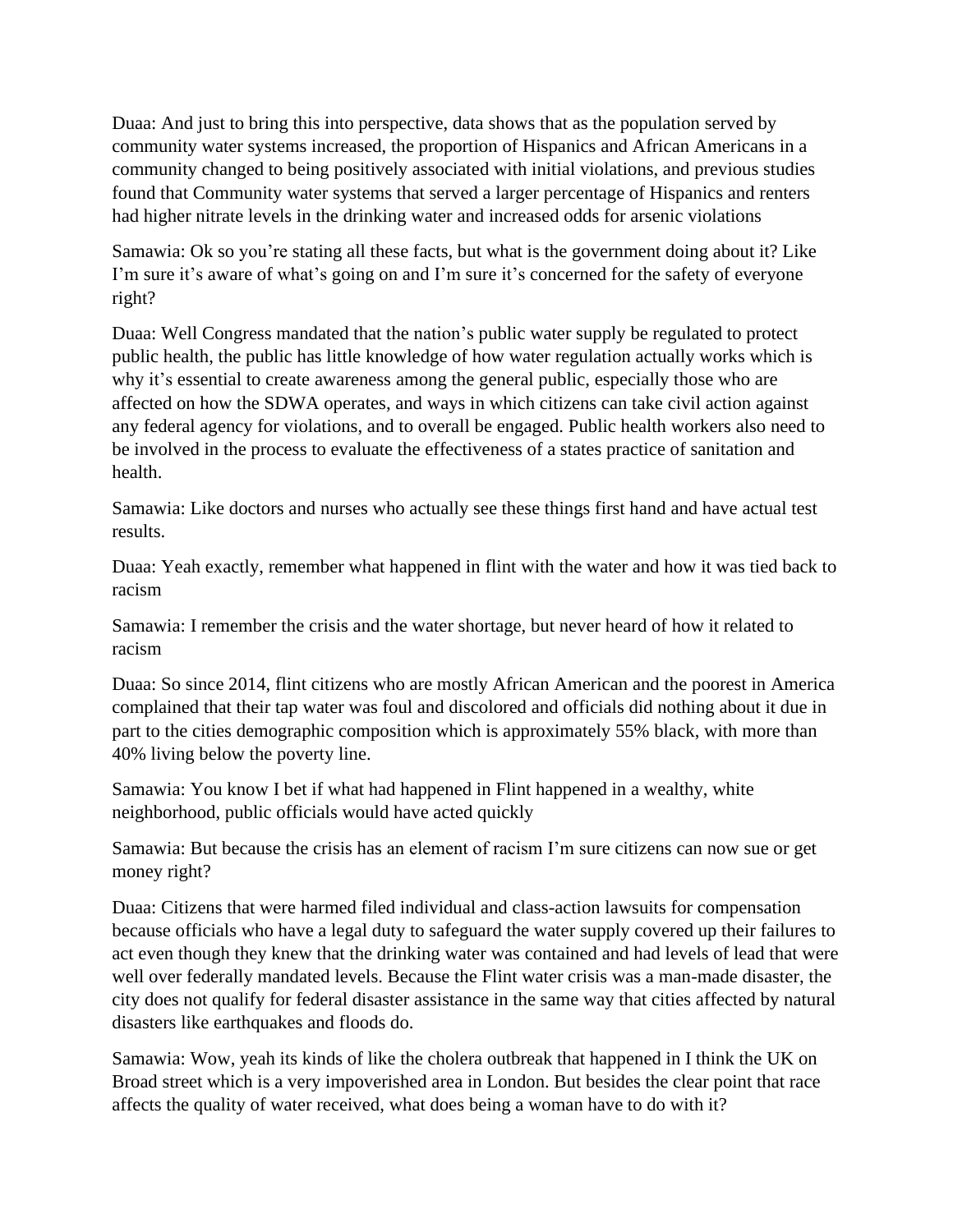Duaa: So women are primarily responsible for health, hygiene, sanitation, and other productive activities at the household level and when water and sanitation sources are at a minimum, the specific needs of women and girls are often not taken into account. And in many countries, land ownership, which is a precondition for gaining access to water is often denied to women which makes it difficult.

Samawia: So threes no way out huh, either women are financially dependent on a man to get good water or they are discriminated against if they are the head of the household

Duaa: Sad isn't it. I feel like these issues will be resolved within the next few generations, but I think right now states should prioritize water and sanitation provision to in particular households where women and girls have the least adequate alternatives, they should create an environment for women and girls to safely use water and sanitation facilities, and to keep in mind that gender based inequality is often coupled with other grounds of discrimination and disadvantages.

Samawia: Yeah those are good solutions and I totally agree with the change in even our generation, but like if you're poor the treatment is not gonna change don't you think? Like I mean the water quality they are going to get, because this Country runs on people's money.

Duaa: I mean, households that don't have plumbing in cities are more likely to be headed by people of color who earn low incomes, live in mobile homes, rent their residence, and pay a higher share of their gross income towards housing cost. And to tie this together, plumbing poverty is produced by these radicalized wealth gaps that are expressed through the unequal geographies of housing in the largest 50 largest US metropolitan areas the median household income among all households is almost double that of unplumbed households

Samawia: Wait so how much is median income so that I can put it into perspective

Duaa: Around 65,000 dollars. Yeah they are also less likely to lack piped water, especially renter-occupied households which are 1.61 times more likely than owner-occupied households to lack piped water.

Samawia: I didn't know it was that bad. The way we go with our lives and don't realize the harm we might be causing our bodies

Duaa: That's the thing. A lack of reliable water access hinders essential practices like drinking and cooking, and it affects physical health by causing things like dehydration, diarrhea, and can even trigger stress and anxiety. People don't realize that the transmission of contagious diseases, like COVID can be accelerated simply due to the fact that people do not have secure access or an adequate water supply of tap water at home.

Samawia: So everything that you're saying about the affects of low income in relation to water is a lot to grasp, but the first thing that comes to my mind is that this is also a humanitarian issue, so why isn't the country doing anything about it?

Duaa: Well there are 3 main factors that worsened the neglect of low income water issues, firstly starting off with the US reporting few low-income water deficiencies to international development organizations, so the issue isn't even well known or acknowledged although it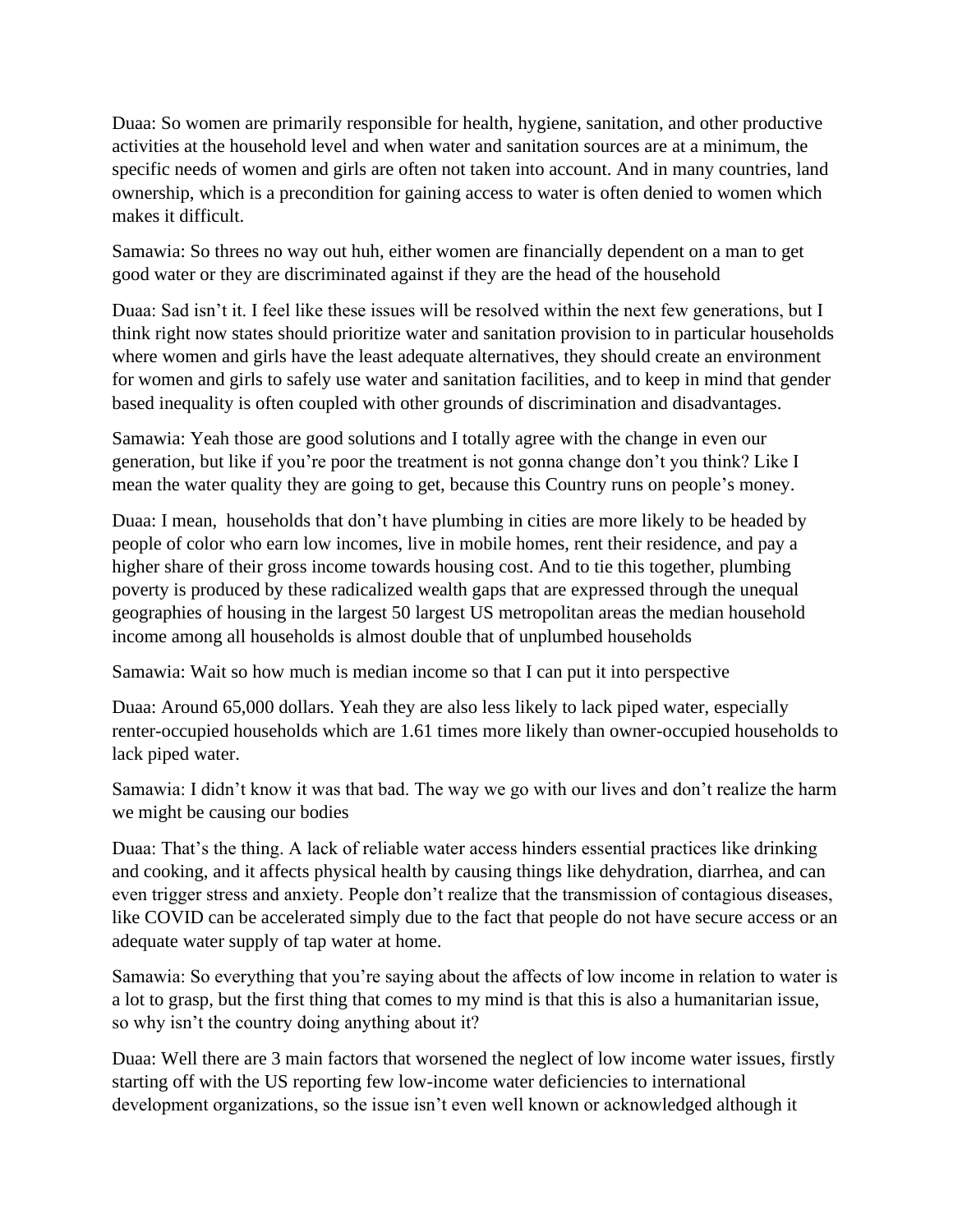clearly exists. Second, the United States has low-income water programs that help explain what has and has not been achieved, and these programs deserve critical assessment both in the US and internationally because I'm almost positive that the majority of the population know nothing about this. Lastly, at the start of the present century the United States reduced its involvement in international water and poverty programs relative to other countries around the world and to its own role in the late 1900s.

Samawia: So in conclusion what I clearly understood with multiple pieces of evidence is that to be a person of color, of a low income background, and a woman all play a major role in the quality of water, that we get. The crazy thing is that I feel like as someone who can identify with more than one, I'm like totally screwed.

Duaa: The majority of the country identify with at least one of the criteria, but I feel like the people that are all 3 of the criteria are the most affected so I feel like we definitely need to spread awareness and make this publically known so that the victims themselves can firstly all gather together to fight for their rights at the end of the day. The quality of water and sanitation is definitely a privilege, and from what it looks like, water ways create numerous ways to identify a deep rooted superiority-inferiority complex that the Country is arguably founded on.

Samawia: Thanks for having me on this podcast, I honestly a lot especially considering I never thought about the water quality and how being a person of color or a woman affects the level of quality that we get.

Duaa: Yeah for sure, it was a really interesting topic to research about. Thank you all for tuning in!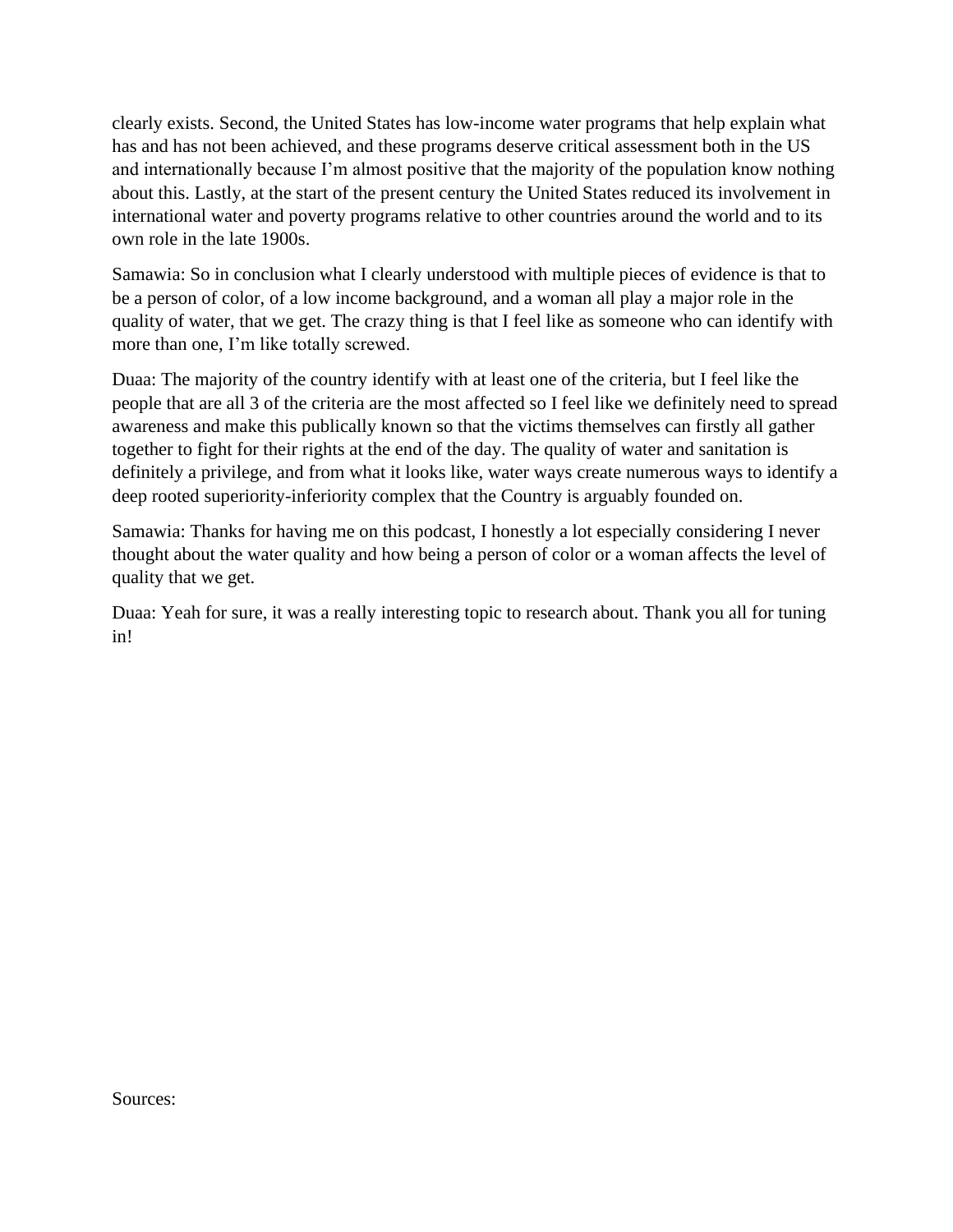- Clark, Cassandra J., et al. "Community Concern and Government Response: Identifying Socio-Economic and Demographic Predictors of Oil and Gas Complaints and Drinking Water Impairments in Pennsylvania." *Energy Research & Social Science*, vol. 76, 2021, p. 102070., https://doi.org/10.1016/j.erss.2021.102070.
- Gostin, Lawrence O. "Politics and Public Health:the Flint Drinking Water Crisis." *Hastings Center Report*, vol. 46, no. 4, 2016, pp. 5–6., https://doi.org/10.1002/hast.598.
- Harper, Sam. "Did Clean Water Reduce Black–White Mortality Inequalities in the United States? Water, Race, and Disease." *International Journal of Epidemiology*, vol. 36, no. 1, 2007, pp. 248–257., https://doi.org/10.1093/ije/dyl302.
- Heller, Leo. "Gender Stereotypes and Stereotyping and Women's ... OHCHR." *Gender Equality and the Human Rights to Water and Sanitation*, 2016, https://www.ohchr.org/Documents/Issues/Women/WRGS/OnePagers/Gender\_stereotyping .pdf.
- McDonald, Yolanda J., and Nicole E. Jones. "Drinking Water Violations and Environmental Justice in the United States, 2011–2015." *American Journal of Public Health*, vol. 108, no. 10, 2018, pp. 1401–1407., https://doi.org/10.2105/ajph.2018.304621.
- Meehan, Katie, et al. "Geographies of Insecure Water Access and the Housing–Water Nexus in US Cities." *Proceedings of the National Academy of Sciences*, vol. 117, no. 46, 2020, pp. 28700–28707., https://doi.org/10.1073/pnas.2007361117.